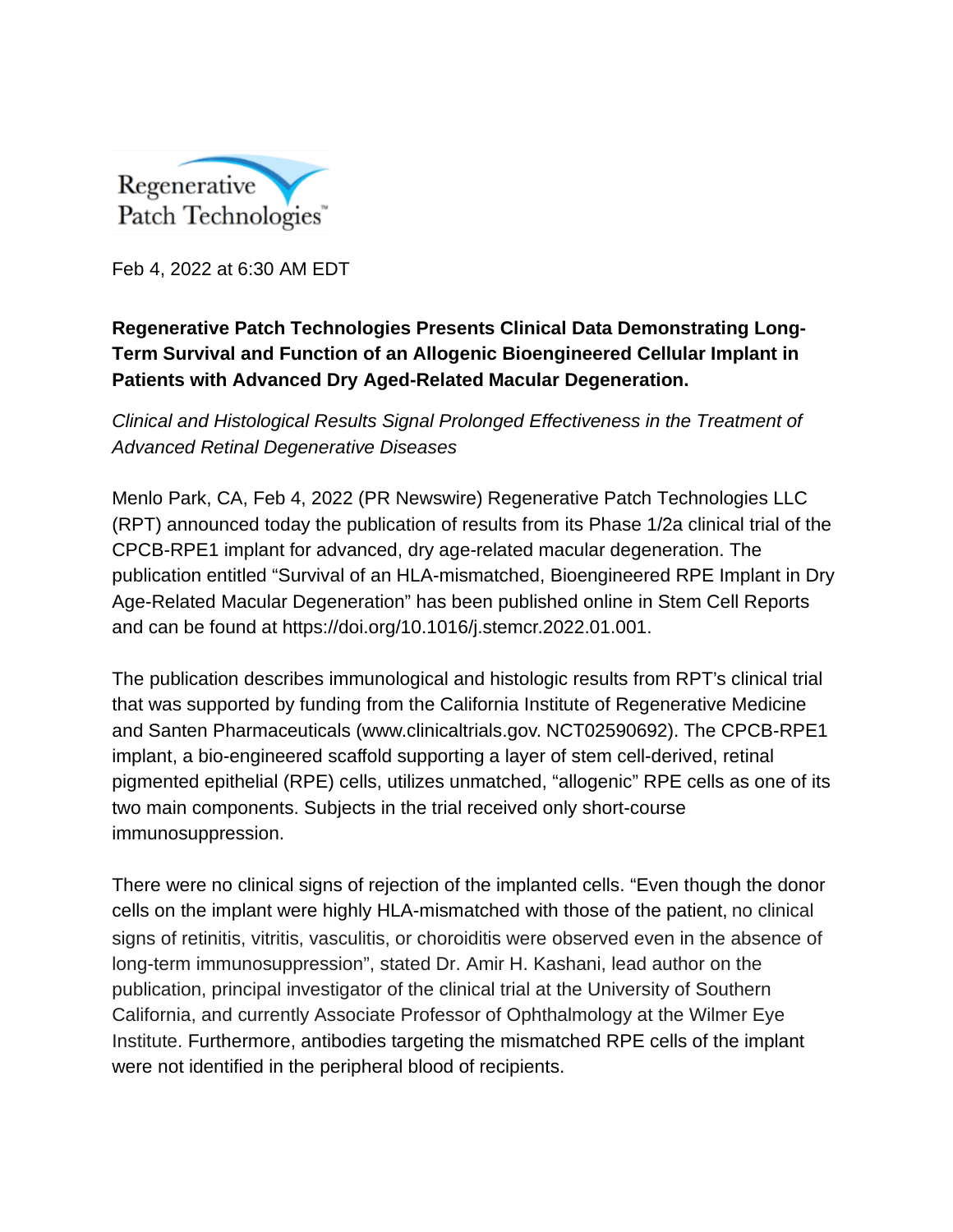Eyes from one subject, who passed away >2 years after implantation due to an unrelated cause, were examined histologically. The implant was found stably positioned at the site of administration and RPE cells were present along its entire length. Even having been placed in an area of extensive degenerative disease, the implanted cells displayed characteristic markers of mature, polarized RPE cells and evidence of phagocytic function, a key property of the RPE. "The long-term persistence of the mature RPE cells in this subject suggests the implanted allogenic RPE cells can survive and function long-term in the retina even in areas of extensive disease", said Dr. David Hinton, founder of RPT, Professor of Pathology, Keck School of Medicine at USC, and author on the publication.

Subjects in the trial were all legally-blind in the treated eye at enrollment and the implants were delivered to large areas of degenerative disease stemming from geographic atrophy. At an average of 34 months post-implantation, 27% (4/15) of patients showed >7 letter improvement in best corrected visual acuity (BCVA) which ranged from 7-15 letters or 1-3 lines on an eye chart; 33% (5/15) remained stable with a BCVA within 5 letters of baseline value. In contrast, visual acuity in the fellow, untreated eye declined by more than 8 letters (range 8-21 letters or 1-4 lines on an eye chart) in 80% (12/15) of subjects. There was no improvement in BCVA in the untreated eye of any subject.

"These observations of allogenic cell survival and even improvement in vision in some subjects are critically important milestones for the use of the implant to treat geographic atrophy" stated Dr. Mark Humayun, founder of RPT, Director of the USC Ginsburg Institute for Biomedical Therapeutics and Co-Director of the USC Roski Eye Institute, Keck Medicine of USC. "Improvement in vision in legally-blind patients with geographic atrophy is extremely rare and the extensive decline in vision as observed in the untreated eye is the typical course for patients with this disease."

The observed long-term cell survival on the implant also has positive implications for the manufacture and costs of such a therapy. "The use of allogenic cells enables largescale, automated manufacturing procedures simplifying the logistics and decreasing the costs of CPCB-RPE1 manufacture for a very large, intended target patient population," said Dr. Dennis Clegg, founder of RPT and Professor at the University of California Santa Barbara.

"The results from the clinical trial provide important supportive data that the CPCB-RPE1 implant can be delivered, survive for prolonged periods and potentially improve vision in geographic atrophy patients for which there are no approved therapies," stated